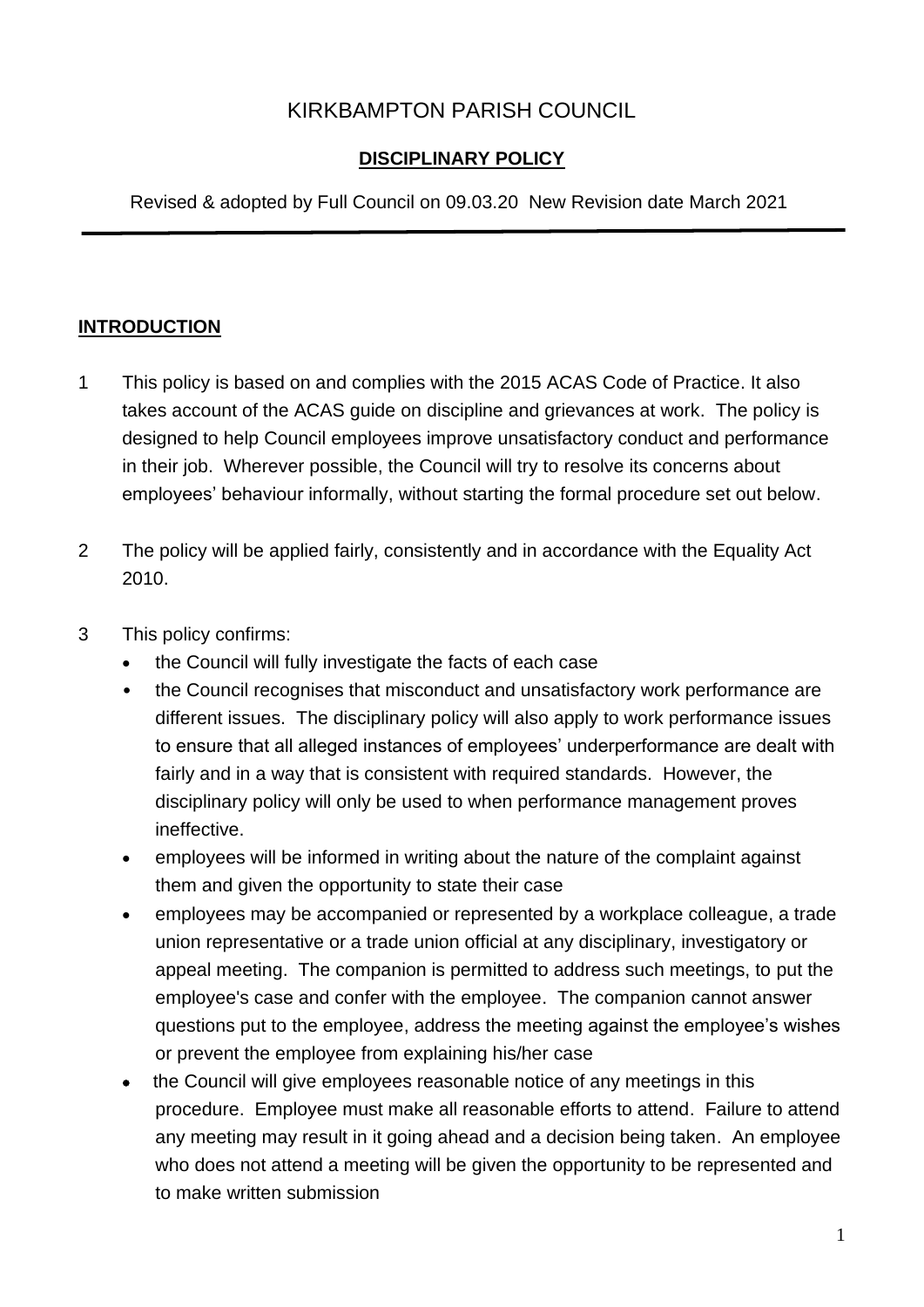- If the employee's companion is not available for the proposed date of the meeting, the employee can request a postponement and can propose an alternative date that is within five working days of the original meeting date
- any changes to specified time limits in the Council's procedure must be agreed by the employee and the Council
- information about an employee's disciplinary matter will be restricted to those involved in the disciplinary process. A record of the reason for disciplinary action and the action taken by the Council is confidential to the employee. The employee's disciplinary records will be held by the Council in accordance with the Data Protection Act 1998
- recordings of the proceedings at any stage of the disciplinary procedure are prohibited, unless agreed as a reasonable adjustment that takes account of an employee's medical condition
- employees have the right to appeal against any disciplinary action. The appeal decision is final
- if an employee who is already subject to the Council's disciplinary procedure, raises a grievance, the grievance will normally be heard after the completion of the disciplinary procedure
- disciplinary action taken by the Council can include an oral warning, written warning, final written warning or dismissal
- except for gross misconduct when an employee may be dismissed without notice, the Council will not dismiss an employee on the first occasion that it decides there has been misconduct
- if an employee is suspended following allegations of misconduct, it will be on full pay and only for such time as is necessary. Suspension is not a disciplinary sanction. The Council will write to the employee to confirm any period of suspension and the reasons for it
- the Council may consider mediation at any stage of the disciplinary procedure where appropriate (for example where there have been communication breakdowns or allegations of bullying or harassment). Mediation is a dispute resolution process that requires the Council's and the employee's consent.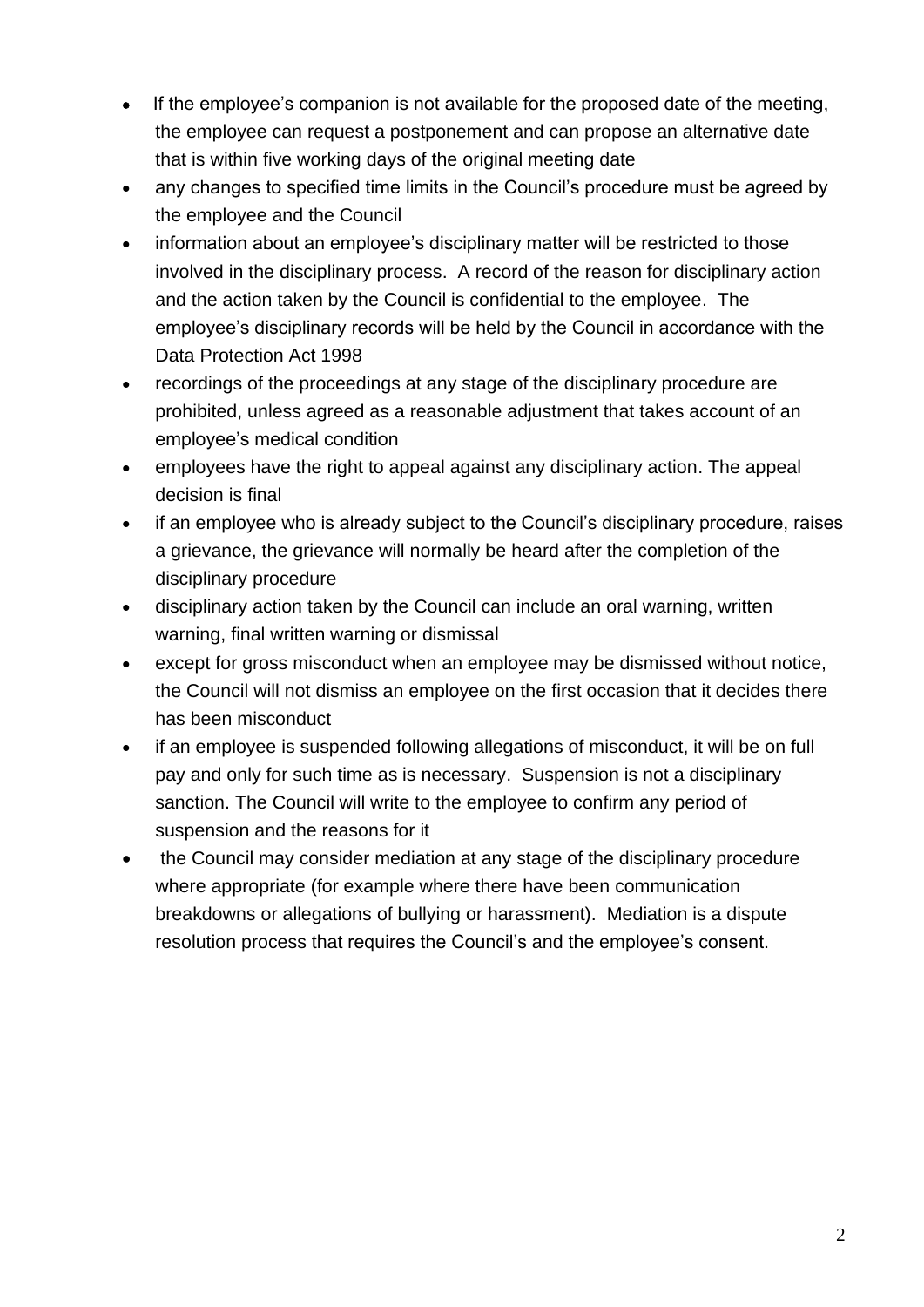#### **Examples of misconduct**

- 4 Misconduct is employee behaviour that can lead to the employer taking disciplinary action. The following list contains some examples of misconduct:
	- unauthorised absence
	- poor timekeeping
	- misuse of the Council's resources and facilities including telephone, email and internet
	- inappropriate behaviour
	- refusal to follow reasonable instructions
	- breach of health and safety rules.

#### **Examples of gross misconduct**

- 5 Gross misconduct is misconduct that is so serious that it is likely to lead to dismissal without notice. The following list contains some examples of gross misconduct:
	- bullying, discrimination and harassment
	- incapacity at work because of alcohol or drugs
	- violent behaviour
	- fraud or theft
	- gross negligence
	- gross insubordination
	- serious breaches of health and safety rules
	- serious and deliberate damage to property
	- use of the internet or email to access pornographic, obscene or offensive material
	- disclosure of confidential information.

#### **Examples of unsatisfactory work performance**

- 6 The following list contains some examples of unsatisfactory work performance:
	- inadequate application of office procedures
	- inadequate IT skills
	- unsatisfactory management of staff
	- unsatisfactory communication skills.

### **DISCIPLINARY INVESTIGATION**

7 The Council will appoint an Investigator who will be responsible for undertaking the investigation - a fact-finding exercise to collect all relevant information. The Investigator will be independent and will normally be a councillor. If the Council considers that there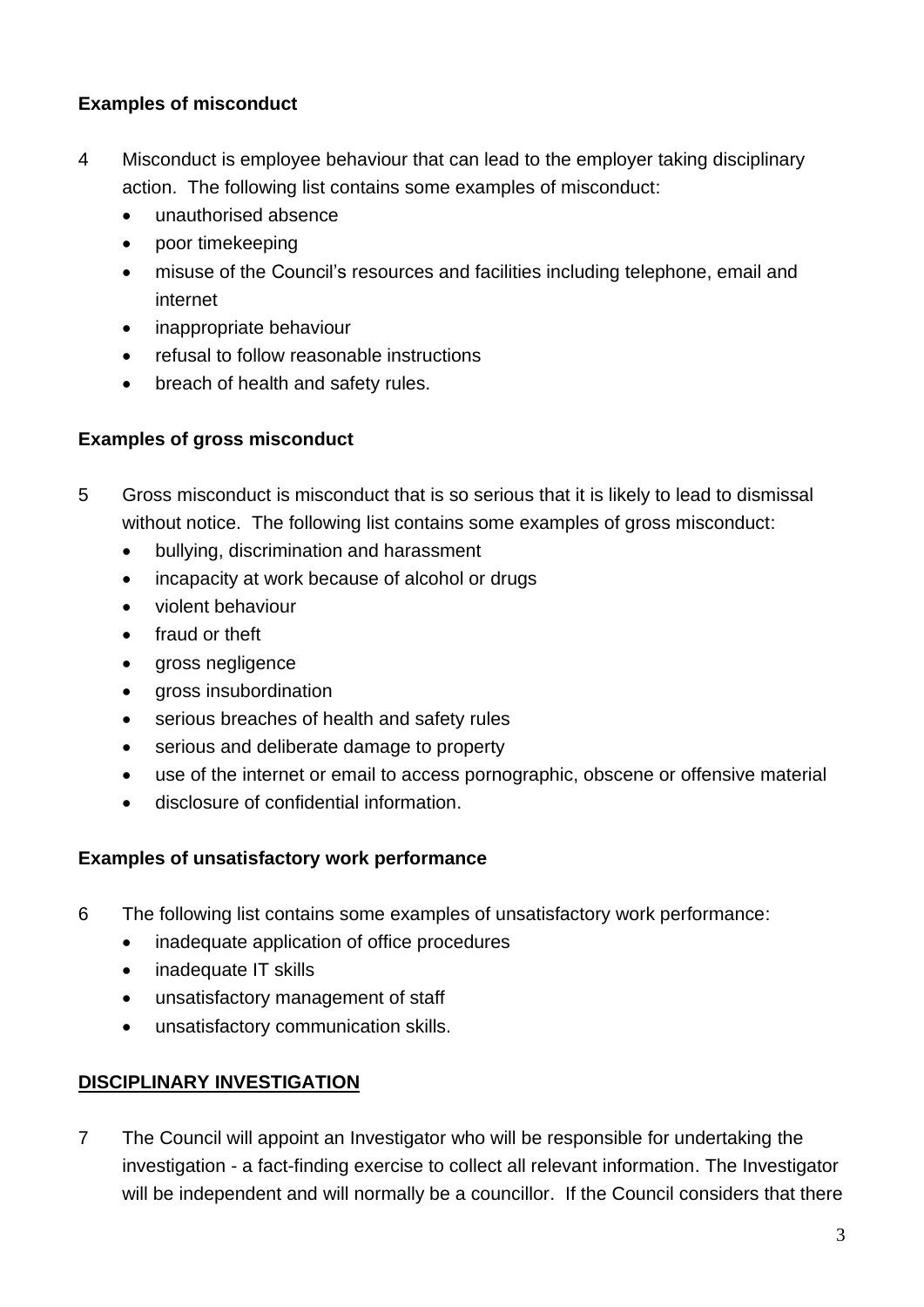are no councillors who are independent (for example, because they all have direct involvement in the allegations about the employee), it will appoint someone from outside the Council. The Investigator will be appointed as soon as possible after the allegations have been made. The Council will inform the Investigator of the terms of reference of the investigation. The terms of reference should deal with the following:

- what the investigation is required to examine
- whether a recommendation is required
- how the findings should be presented. For example, an investigator will often be required to present the findings in the form of a report
- who the findings should be reported to and who to contact for further direction if unexpected issues arise or advice is needed.
- 8 The Investigator will be asked to submit a report within 20 working days of appointment to the Chairman. In cases of alleged unsatisfactory performance or of allegations of minor misconduct, the appointment of an investigator may not be necessary and the Council may decide to commence disciplinary proceedings at the next stage (see paragraph 16).
- 9 The Council will first notify the employee in writing of the alleged misconduct and ask him/her to attend a meeting with the Investigator. The employee will be given at least five working days' notice of the meeting with the Investigator so that he/she has reasonable time to prepare for it. The letter will explain the investigatory process and that the meeting is part of that process. The employee should be provided with a copy of the Council's disciplinary procedure. The Council will also inform the employee that when he/she meets with the Investigator, he/she will have the opportunity to comment on the allegations of misconduct.
- 10 Employees may be accompanied or represented by a workplace colleague, a trade union representative or a trade union official at any investigatory meeting.
- 11 If there are other persons (eg employees, councillors, members of the public or the Council's contractors) who can provide relevant information, the Investigator should try to obtain it from them in advance of the meeting with the employee.
- 12 The Investigator has no authority to take disciplinary action. His/her role is to establish the facts of the case as quickly as possible and prepare a report that recommends to the Council whether or not disciplinary action should be taken.
- 13 The Investigator's report will contain his/her recommendations and the findings on which they were based. He/she will recommend either: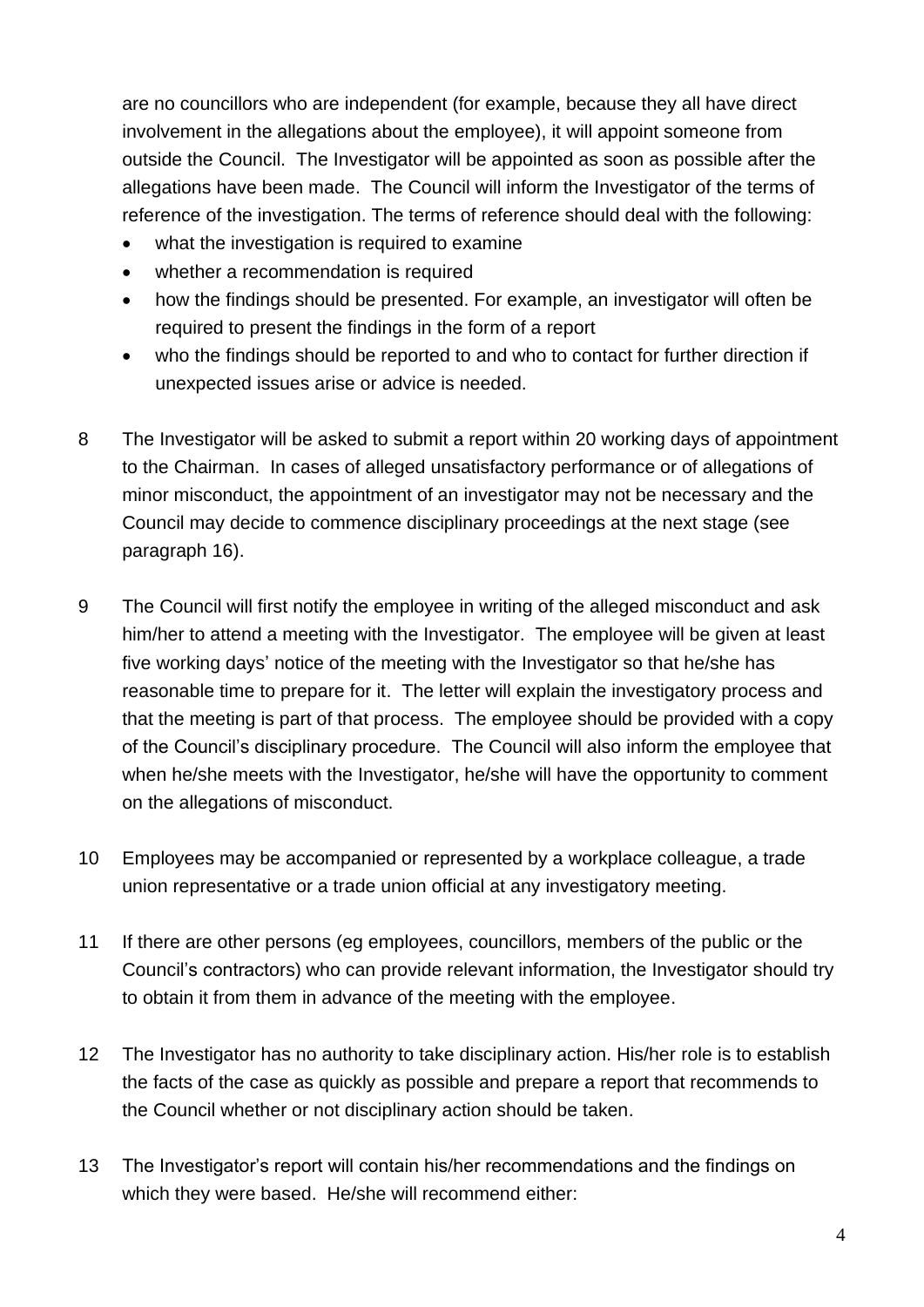- the employee has no case to answer and there should no further action under the Council's disciplinary procedure
- the matter is not serious enough to justify further use of the disciplinary procedure and can be dealt with informally or
- the employee has a case to answer and there should be action under the Council's disciplinary procedure.
- 14 The Investigator will submit the report to the Council which will decide whether further action will be taken.
- 15 If the Council decides that it will not take disciplinary action, it may consider whether mediation would be appropriate in the circumstances.

# **THE DISCIPLINARY MEETING**

- 16 If the Council decides that there is a case to answer, it will appoint a panel of three councillors. The panel will appoint a Chairman from one of its members. The Investigator shall not sit on the sub-committee. No councillor with direct involvement in the matter shall be appointed to the panel. The employee will be invited, in writing, to attend a disciplinary meeting. The penel's letter will confirm the following:
	- the names of its Chairman and other two members
	- details of the alleged misconduct, its possible consequences and the employee's statutory right to be accompanied at the meeting
	- a copy of the investigation report, all the supporting evidence and a copy of the Council's disciplinary procedure
	- the time and place for the meeting. The employee will be given reasonable notice of the hearing (at least 15 working days) so that he /she has sufficient time to prepare for it
	- that witnesses may attend on the employee's and the Council's behalf and that both parties should inform each other of their witnesses' names at least five working days before the meeting
	- that the employee and the Council will provide each other with all supporting evidence at least five working days before the meeting. If witnesses are not attending the meeting, witness statements will be submitted to the other side at least five working days before the hearing
	- that the employee may be accompanied by a companion a workplace colleague, a trade union representative or a trade union official

The disciplinary meeting will be conducted as follows:

• the Chairman will introduce the members of the panel to the employee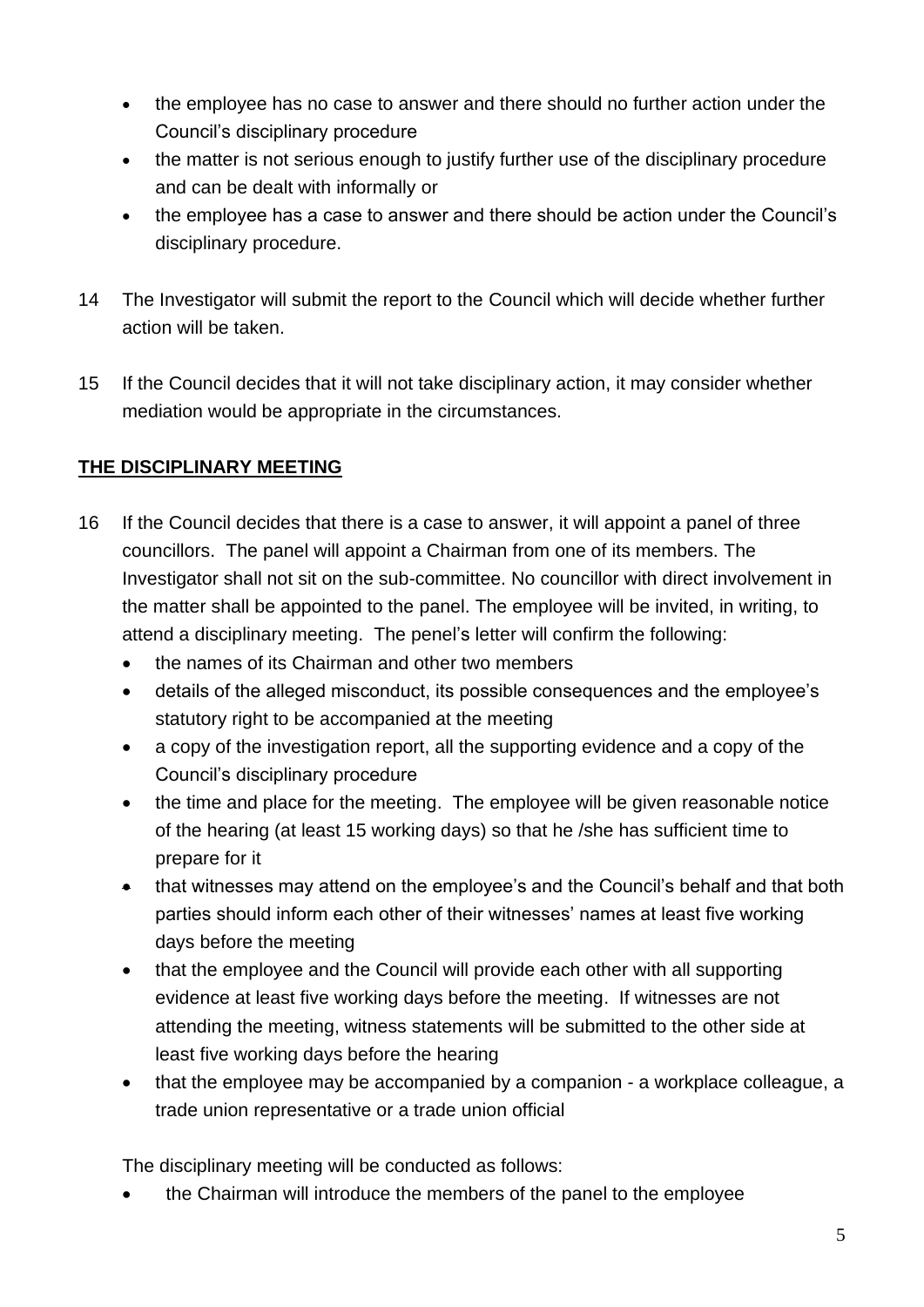- the Investigator will present the findings of the investigation report
- the Chairman will set out the Council's case and present supporting evidence (including any witnesses)
- the employee (or the companion) will set out his/her case and present evidence (including any witnesses)
- any member of the panel and the employee (or the companion) may question the Investigator and any witness
- the employee (or the companion) will have the opportunity to sum up his/her case
- the Chairman will provide the employee with the panel's decision with reasons, in writing, within five working days of the meeting. The Chairman will also notify the employee of the right to appeal the decision
- the disciplinary meeting may be adjourned to allow matters that were raised during the meeting to be investigated by the panel.

# **DISCIPLINARY ACTION**

17 If the panel decides that there should be disciplinary action, it may be any of the following:

# **Oral warning**

An oral warning is issued for most first instances of minor misconduct. The Council will notify the employee:

- of the reason for the warning, the improvement required (if appropriate) and the time period for improvement
- that further misconduct/failure to improve will result in more serious disciplinary action
- of the right to appeal
- that a note confirming the oral warning will be placed on the employee's personnel file, that a copy will be provided to the employee and that the warning will remain in force for six months.

### **Written warning**

If there is a repetition of earlier misconduct which resulted in an oral warning, or for different and more serious misconduct, the employee will normally be given a written warning. A written warning will set out:

• the reason for the written warning, the improvement required (if appropriate) and the time period for improvement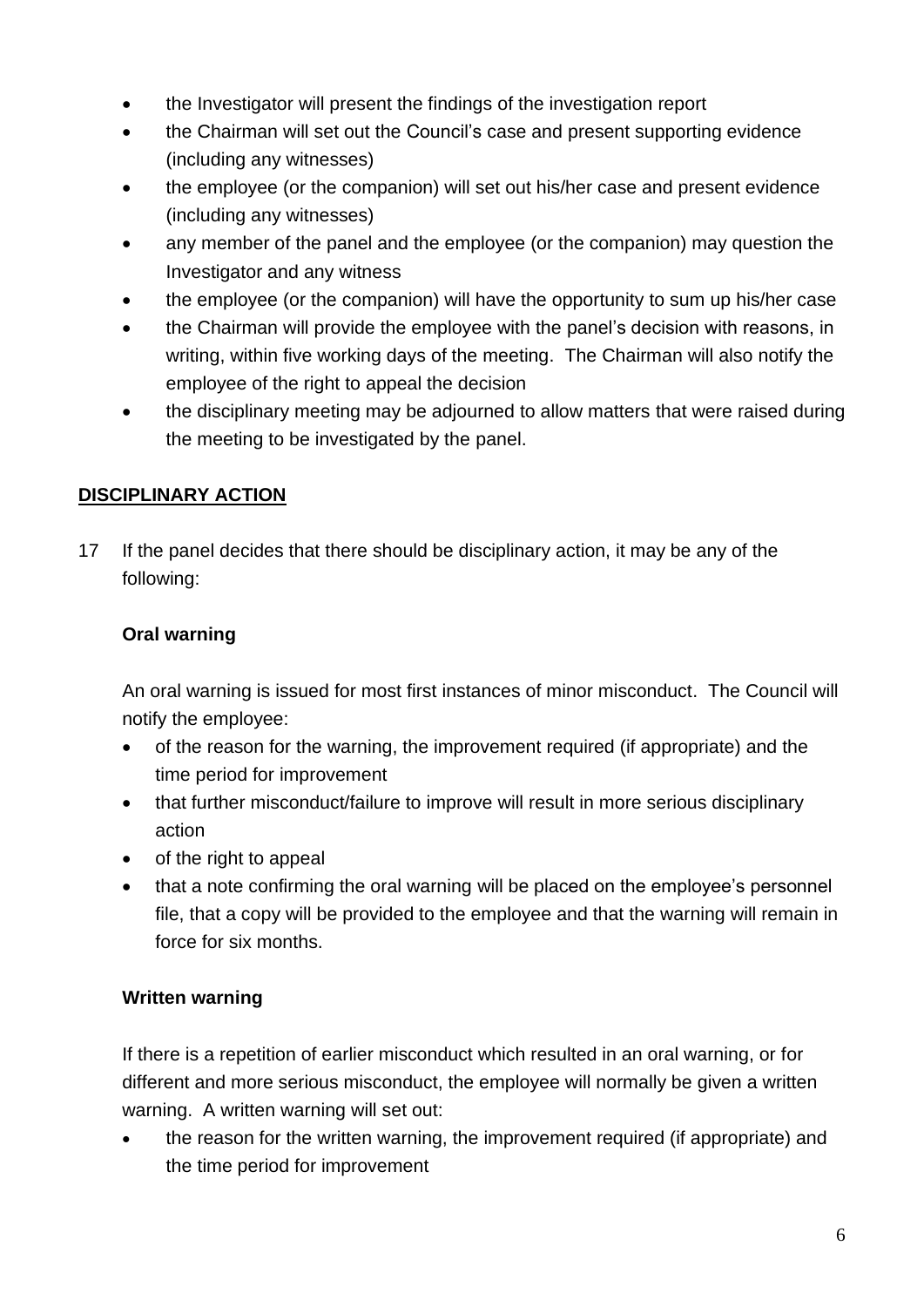- that further misconduct/failure to improve will result in more serious disciplinary action
- the employee's right of appeal
- that a note confirming the written warning will be placed on the employee's personnel file, that a copy will be provided to the employee and that the warning will remain in force for 12 months.

# **Final written warning**

If there is further misconduct during the period of a written warning or if the misconduct is sufficiently serious, the employee will be given a final written warning. A final written warning will set out:

- the reason for the final written warning, the improvement required (if appropriate) and the time period for improvement
- that further misconduct/failure to improve will result in more serious disciplinary action up to and including dismissal
- the employee's right of appeal
- that a note confirming the final written warning will be placed on the employee's personnel file, that a copy will be provided to the employee and that the warning will remain in force for 18 months.

# **Dismissal**

The Council may dismiss:

- for gross misconduct
- if there is no improvement within the specified time period in the conduct which has been the subject of a final written warning
- if another instance of misconduct has occurred and a final written warning has already been issued and remains in force.
- 18 The Council will consider very carefully a decision to dismiss. If an employee is dismissed, he/she will receive a written statement of the reasons for his/her dismissal, the date on which the employment will end and details of his/her right of appeal.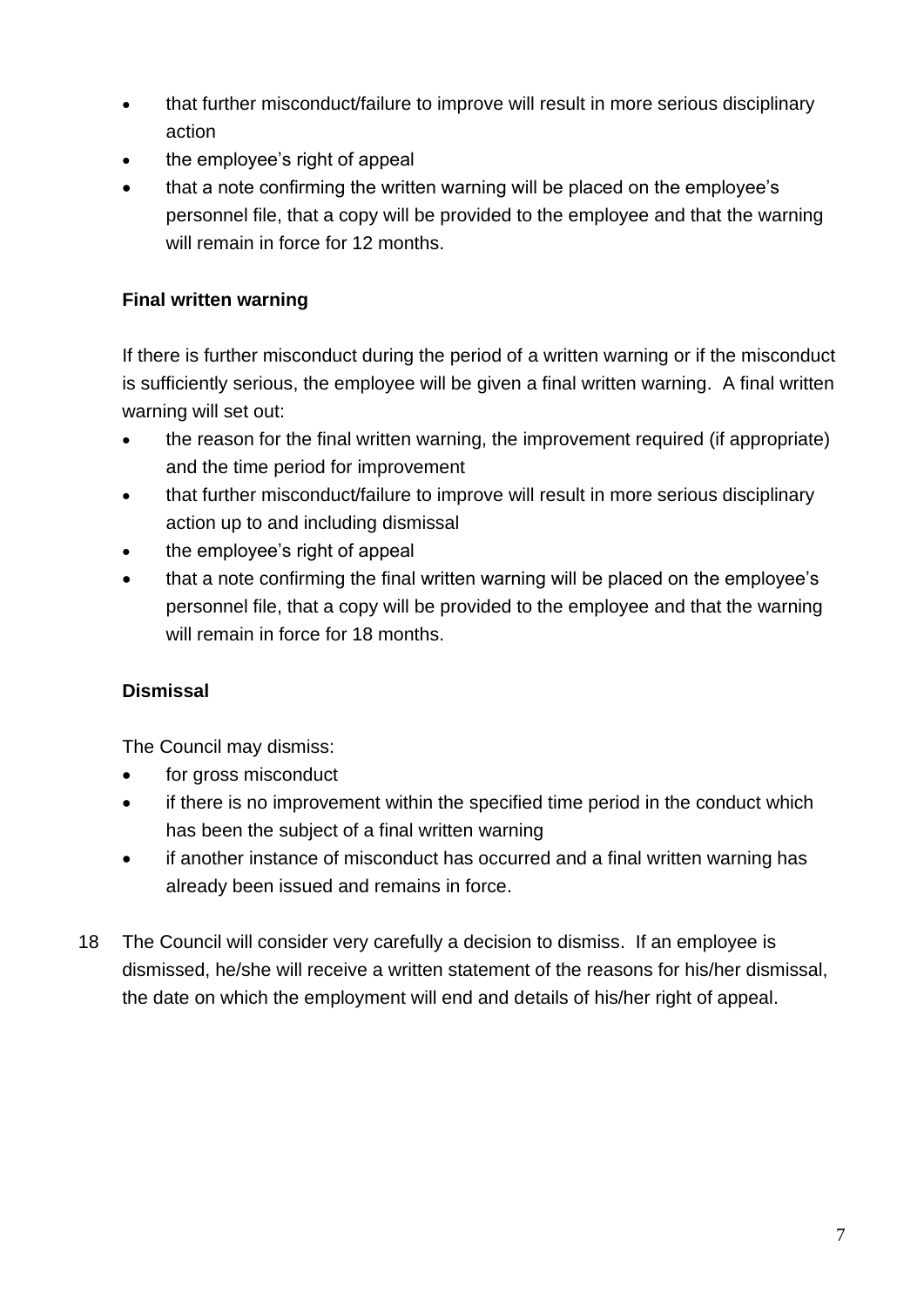19 If the panel decides to take no disciplinary action, no record of the matter will be retained on the employee's personnel file. Action imposed as a result of the disciplinary meeting will remain in force unless and until it is modified as a result of an appeal

# **THE APPEAL**

- 20 An employee who is the subject of disciplinary action will be notified of the right of appeal. His/her written notice of appeal must be received by the Council within five working days of the employee receiving written notice of the disciplinary action and must specify the grounds for appeal.
- 21 The grounds for appeal include;
	- a failure by the Council to follow its disciplinary policy
	- the sub-committee's decision was not supported by the evidence
	- the disciplinary action was too severe in the circumstances of the case
	- new evidence has come to light since the disciplinary meeting.
- 22 The Appeal will be heard by a panel of three members of the council who have not previously been involved in the case. This includes the Investigator. There may be insufficient members of the Council who have not previously been involved. If so, the appeal panel may include councillors from a neighboring Parish Council. The appeal panel will appoint a Chairman from one of its members.
- 23 The employee will be notified, in writing, within 10 working days of receipt of the notice of appeal of the time, date and place of the appeal meeting. The employee will be advised that he/she may be accompanied by a companion - a workplace colleague, a trade union representative or a trade union official.
- 24 At the appeal meeting, the Chairman will:
	- introduce the panel members to the employee
	- explain the purpose of the meeting, which is to hear the employee's reasons for appealing against the decision of the disciplinary panel.
	- explain the action that the appeal panel may take.
- 25 The employee (or his companion) will be asked to explain the grounds for appeal.
- 26 The Chairman will inform the employee that he/she will receive the decision and the panel's reasons, in writing, within five working days of the appeal hearing.